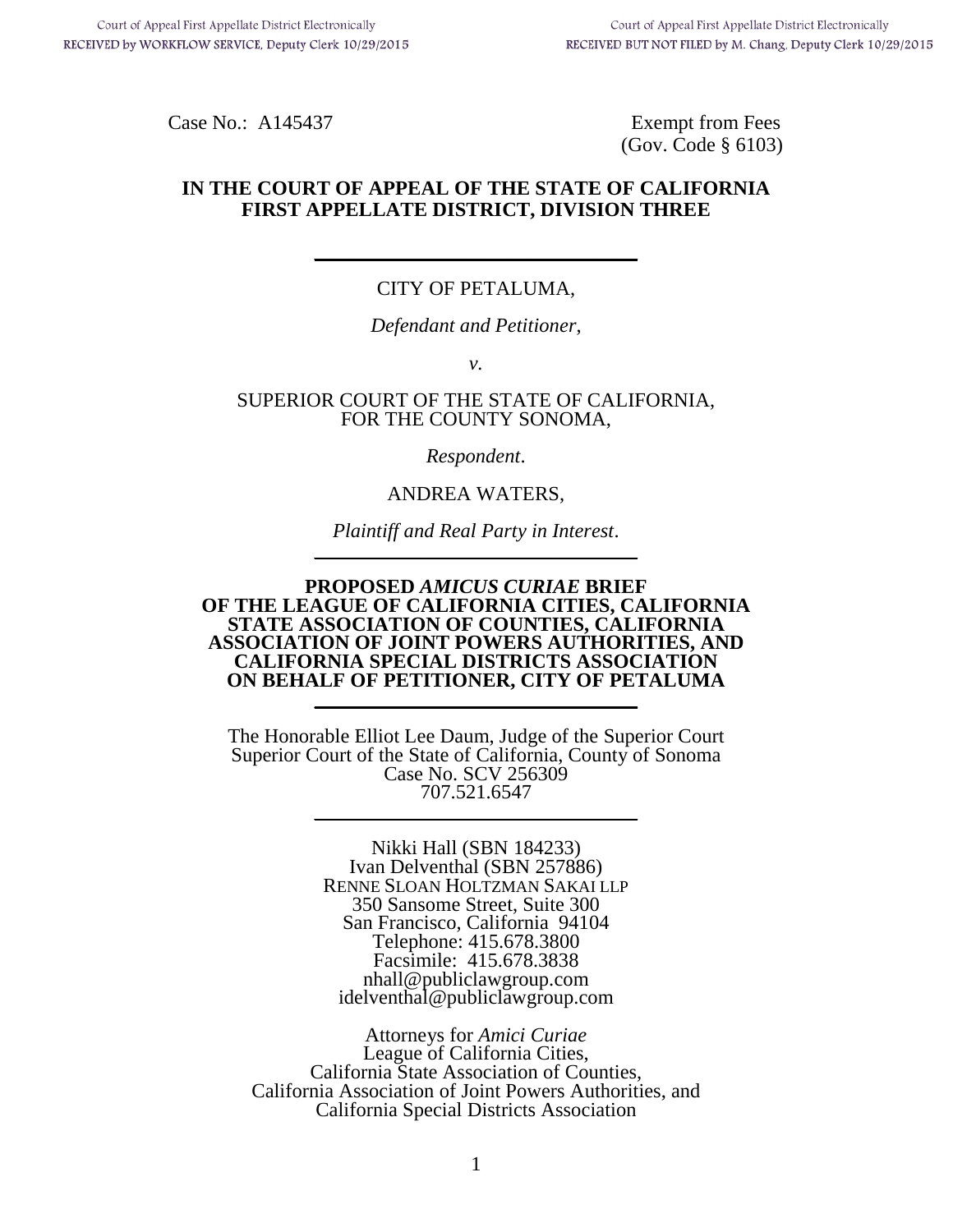# **TABLE OF CONTENTS**

# Page

| I.<br>The Trial Court's Erroneous Decision, if it Stands, Would<br>Discourage Public Entities From Conducting Thorough<br>Investigations into Claims of Harassment, Discrimination and                                                                        |
|---------------------------------------------------------------------------------------------------------------------------------------------------------------------------------------------------------------------------------------------------------------|
| $\Pi$ .<br>The Trial Court's Erroneous Decision that the City Waived<br>the Attorney-Client and Work Product Protections Otherwise<br>Applicable to a Pre-Litigation Investigative Report Further<br>Interferes with the Ability of Public Entities to Defend |
|                                                                                                                                                                                                                                                               |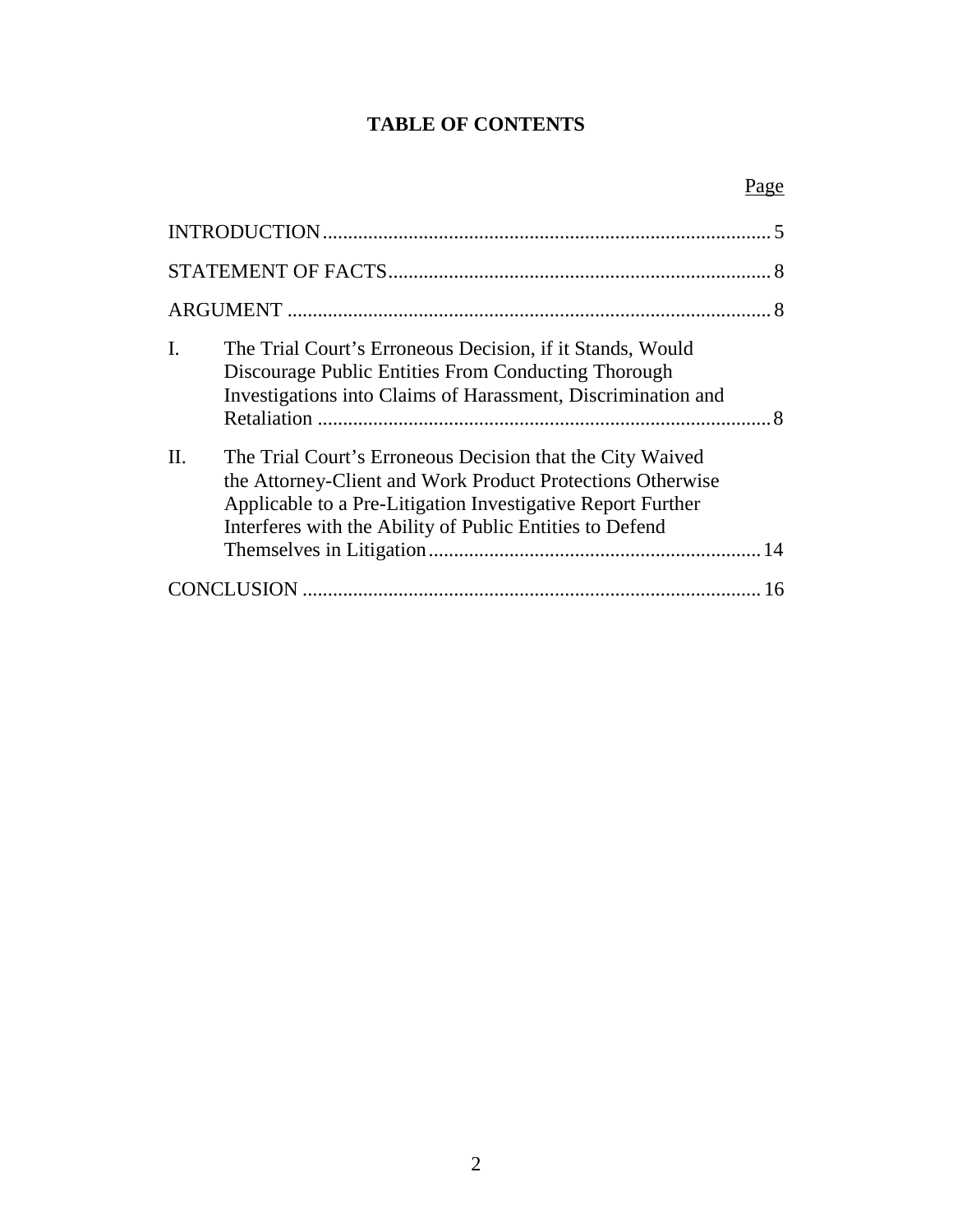# **TABLE OF AUTHORITIES**

# **State Cases**

| California Academy of Sciences v. County of Fresno           |  |
|--------------------------------------------------------------|--|
| California Fair Employment & Housing Com. v. Gemini Aluminum |  |
| Hughes v. Nashua Mfg. Co.                                    |  |
| Northrop Grumman Corp. v. Workers' Comp. Appeals Bd.         |  |
| Skelly v. State Personnel Board                              |  |
| State Dept. of Health Services v. Superior Court             |  |
| Wellpoint Health Networks, Inc. v. Superior Court            |  |
|                                                              |  |

# **Statutes**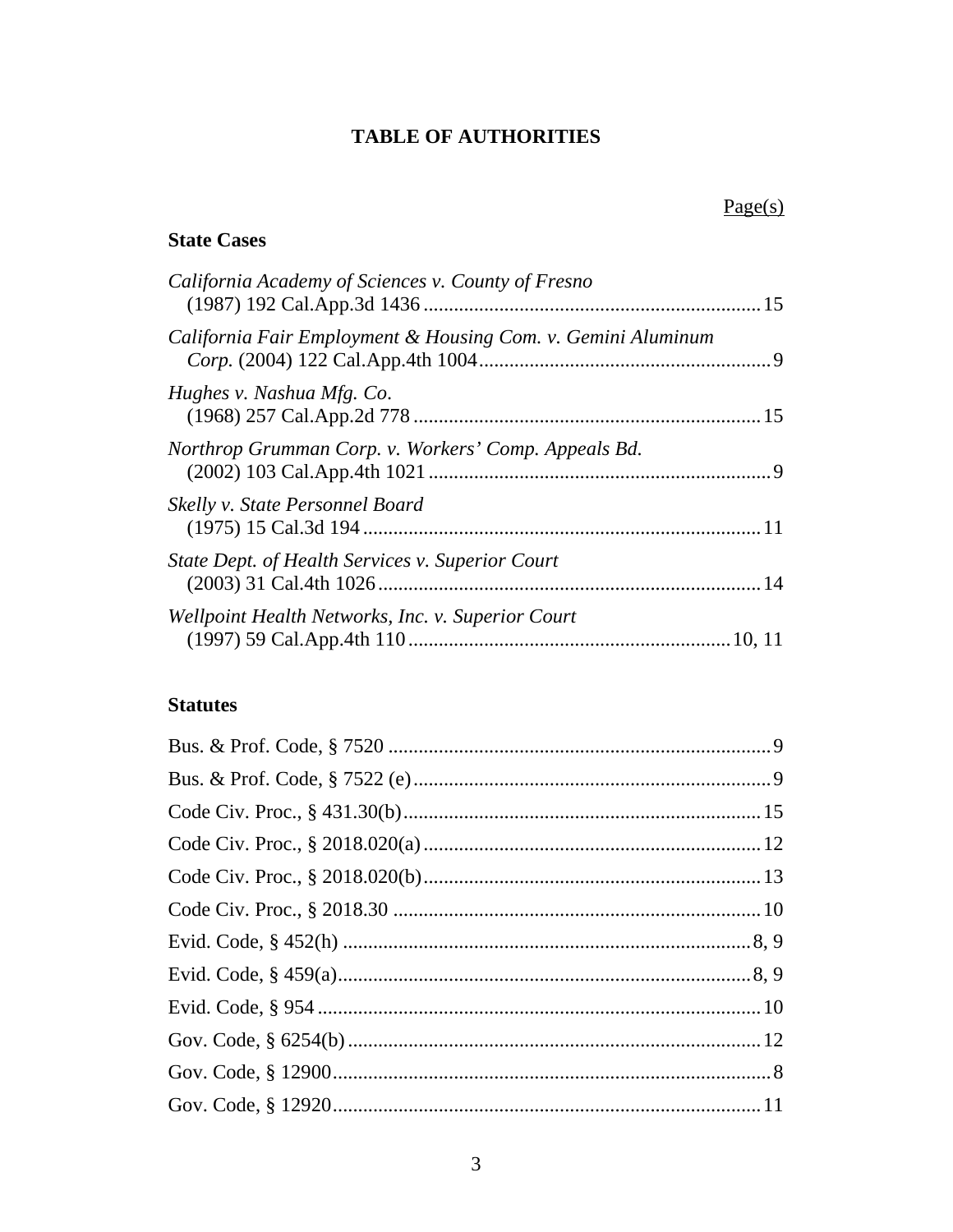# **Regulations**

|--|--|--|

# **Other Authorities**

| Judicial Council of California Civil Jury Instructions (2015 edition) |  |
|-----------------------------------------------------------------------|--|
|                                                                       |  |
|                                                                       |  |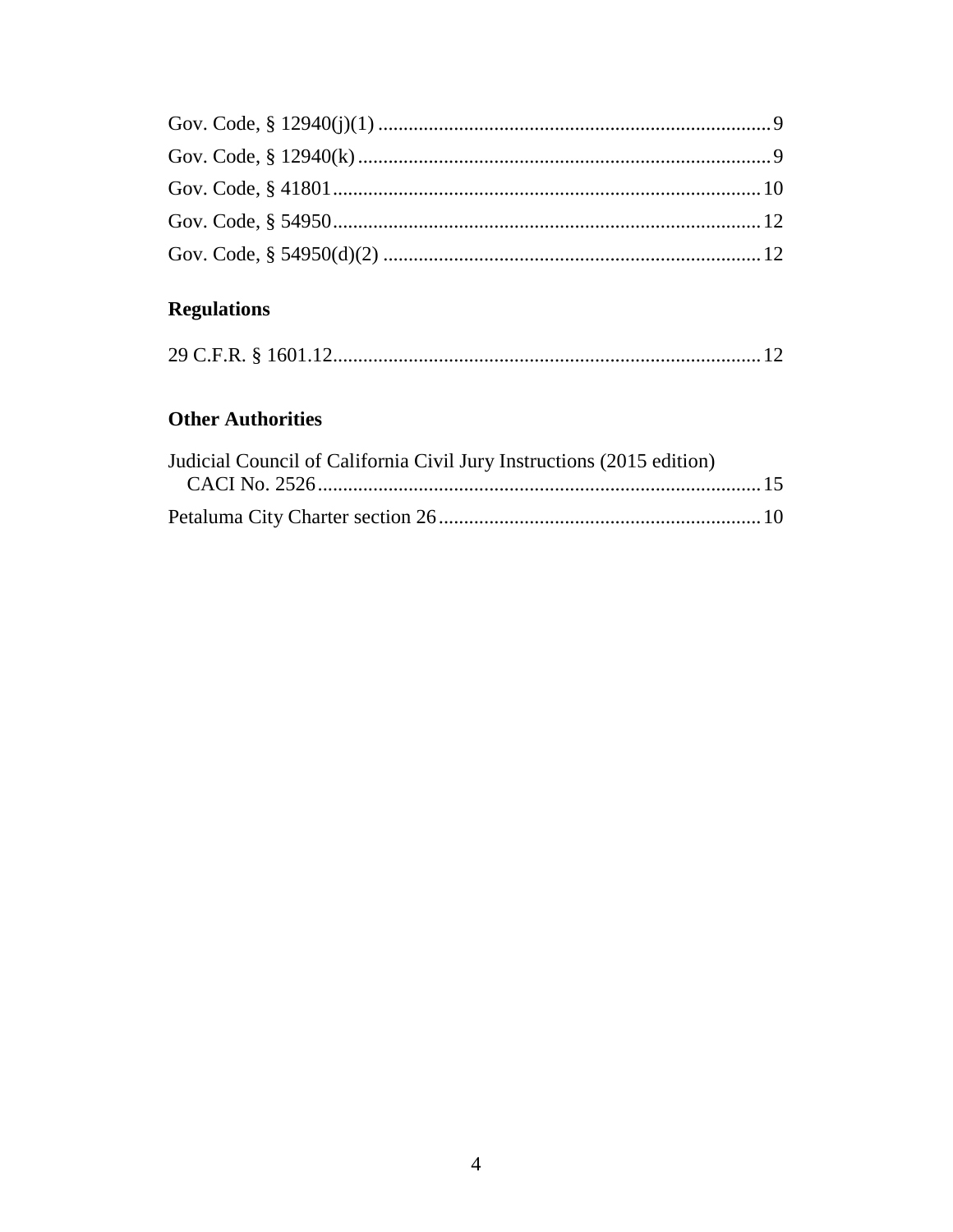#### **INTRODUCTION**

<span id="page-4-0"></span>The public entities that comprise the membership of *Amici Curiae* the League of California Cities, the California State Association of Counties, the California Association of Joint Powers Authorities, and the California Special Districts Association (collectively, "*Amici*"), like all employers, face important decisions when an employee files an administrative charge with the Equal Employment Opportunity Commission ("EEOC") alleging workplace harassment and retaliation and then promptly quits. One critically important decision under such circumstances, given the reasonable probability of litigation implicit in the employee's actions, relates to how the public entity will go about assessing the employee's claims.

This decision will often hinge on a variety of factors including, but not limited to, how much is already known about the allegations, the resources of the public entity, the level of relevant in-house expertise, the nature and complexity of the allegations, the identities of the complainant and/or respondent, and the likelihood of litigation. In certain situations, public entities may choose to investigate such claims themselves. In other circumstances, particularly where litigation appears likely, public entities may hire outside attorneys to investigate the claims in order to both benefit from their legal expertise and to avail themselves of the attorney-client privilege and work product doctrine.

In this case, Petitioner City of Petaluma ("Petitioner" or the "City"), when confronted with the factual scenario sketched out above, i.e., an employee's filing of an administrative charge alleging harassment and retaliation followed closely by a resignation, chose to hire an outside attorney – a specialist in employment law with some 30 years' experience in the field as an attorney, investigator, arbitrator and mediator – to conduct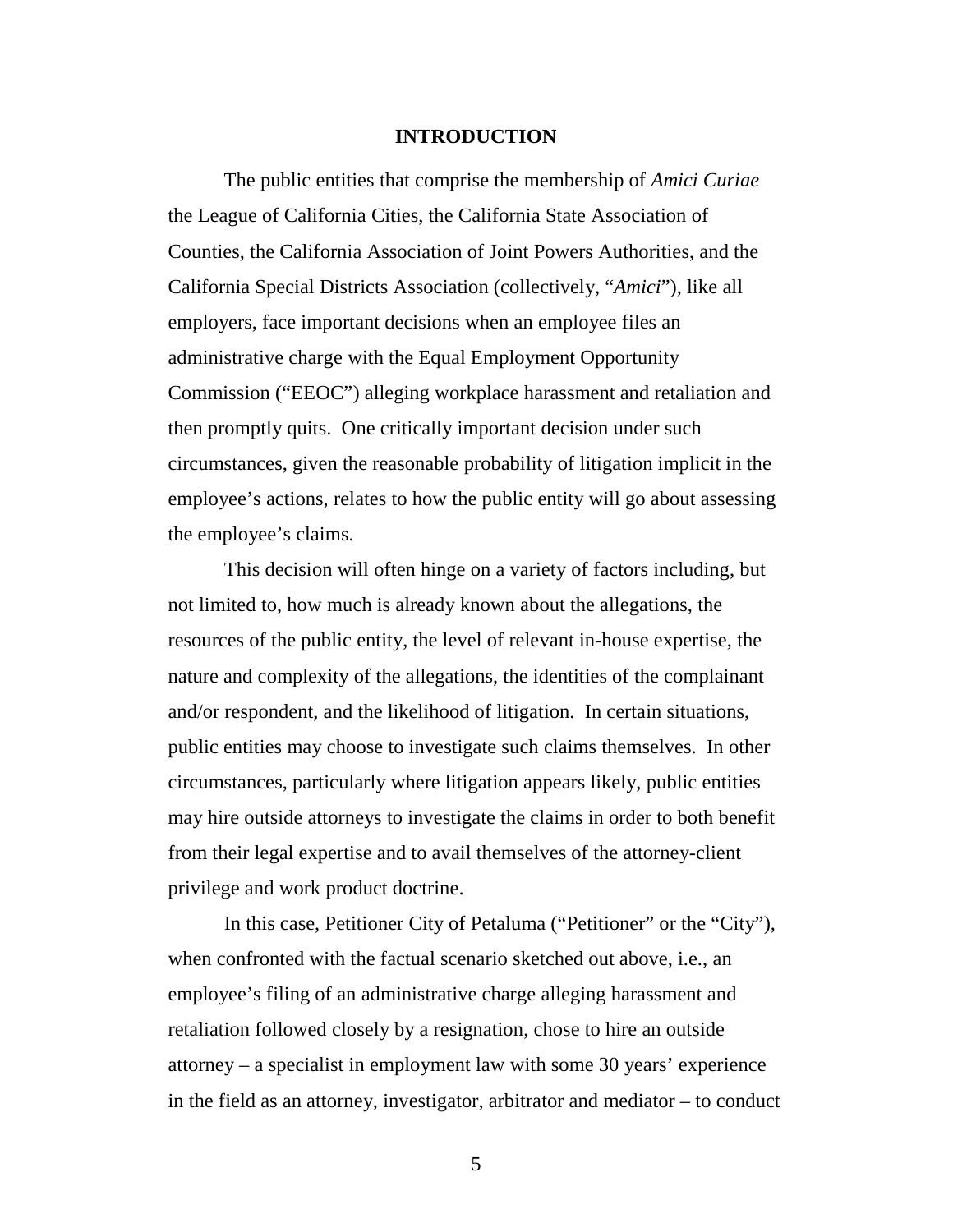an impartial investigation into the former employee's claims. This postresignation, pre-litigation investigation was, among other things, intended to gather all facts relevant to the employee's allegations and the City's potential liability under state and federal law. Importantly, the City was seeking to ensure, given the likelihood of litigation and corresponding rights of discovery, that any investigative report (and related notes and analysis prepared by the outside attorney) would be subject to attorneyclient and work product protections.

This not-uncommon fact pattern has given rise to two questions of significant import to public entities in the area of workplace investigations conducted by outside counsel.

The first is whether an investigation conducted by outside counsel, retained for her professional judgment and expertise in employment law to assist the City Attorney in the defense of anticipated litigation, is protected from discovery by the attorney-client privilege and/or work product doctrine even though the communications involved did not contain legal advice as to what action should be taken based on the results of the investigation.

The second is whether an employer waives the attorney-client or work product privileges by asserting the "avoidable consequences" defense in an answer to a complaint, even when it is undisputed that the investigation at issue was initiated after plaintiff left employment.

*Amici* respectfully submit that, contrary to the conclusions of the trial court on these important questions, the answer to the first question is yes and the answer to the second is no.

This brief focuses not on the legal arguments set forth by Petitioner supporting these core conclusions, but instead examines the potential negative ramifications of the trial court's decision on public entities – and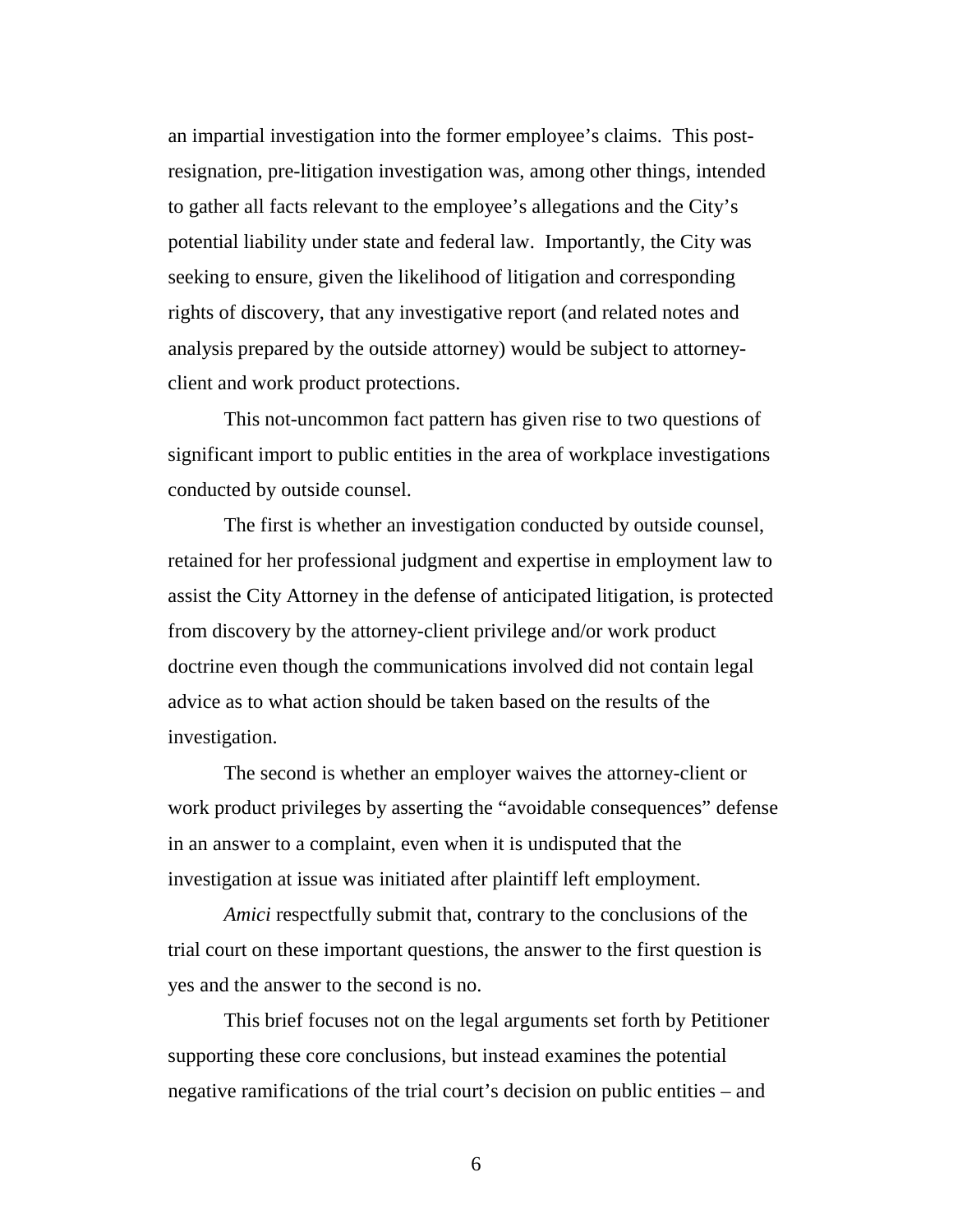on the public interest and public policy more generally. As discussed more fully below, the trial court's decision creates a potent disincentive for public entities to conduct thorough investigations of harassment, discrimination and retaliation claims lodged by employees or former employees because of the possibility that the investigative reports and materials gathered as part of such investigations may be subject to disclosure over objections based on the attorney-client privilege and work product doctrine. In discouraging such investigations, the trial court's decision in turn interferes with sound, timely and fact-based decisionmaking by public entities about whether a case should be settled or litigated, erodes the public interest in identifying, rooting out and preventing discriminatory practices where they might exist, and hampers the ability of public entities to defend fully against such claims.

Moreover, the decision of the trial court below – that the mere assertion of the "avoidable consequences" affirmative defense in the City's answer to Plaintiff's complaint effectively waived the attorney-client and work product protections otherwise applicable to the post-resignation, prelitigation investigation of this former employee's claim – is again against the public interest because it further impairs the ability of public entities to defend fully against claims of harassment, discrimination or retaliation by exacting an automatic privilege waiver in return for merely pleading a potential defense.

*Amici* respectfully request that this Court issue the writ of mandate sought by Petitioner directing the respondent court to vacate its order of May 19, 2015, granting Plaintiff's motion to compel discovery and to enter a new order denying the motion.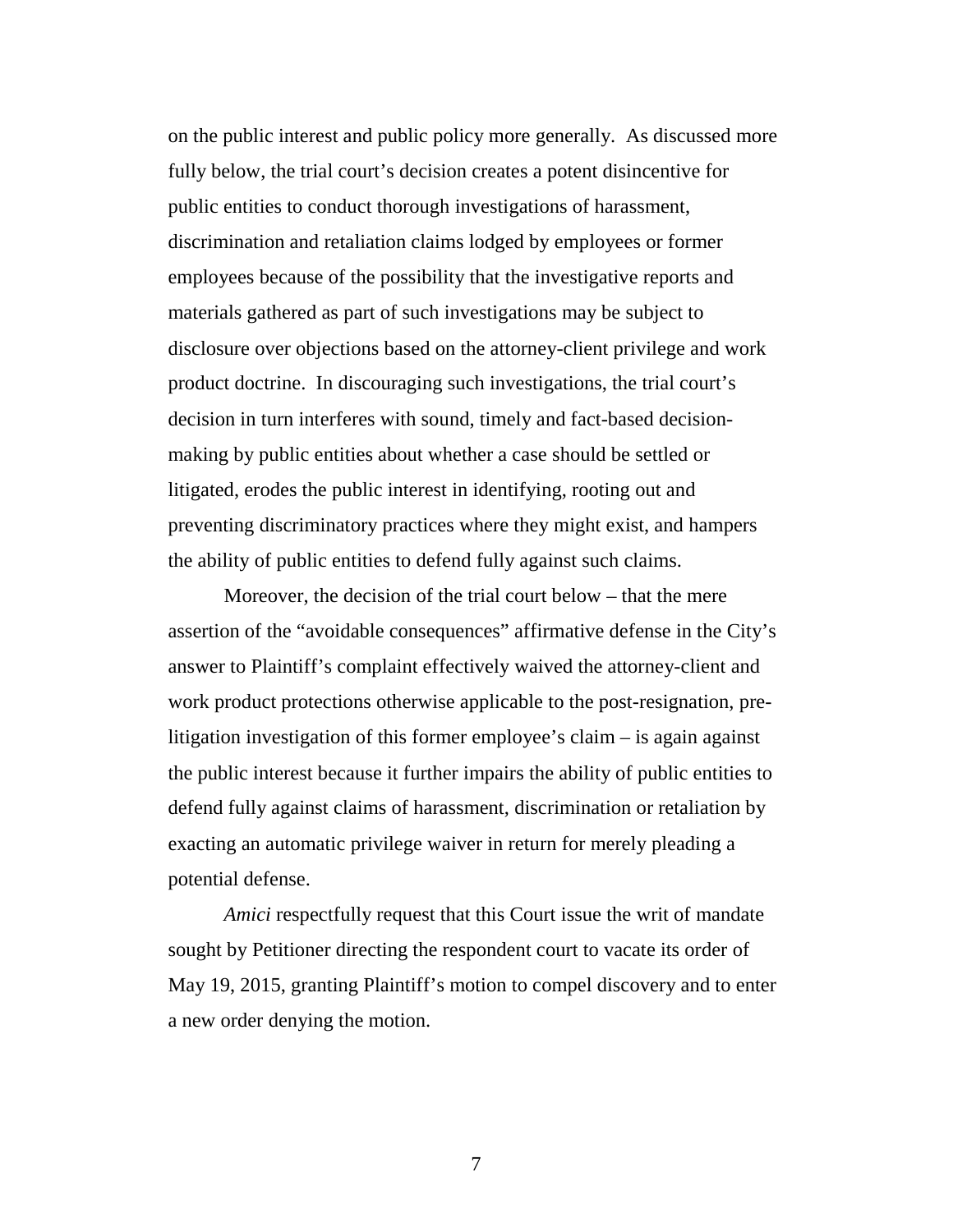#### **STATEMENT OF FACTS**

<span id="page-7-0"></span>In the interest of economy, *Amici* adopt the statement of facts set forth in the Petition for Writ of Mandate, Prohibition or Other Appropriate Relief filed by Petitioner.

#### **ARGUMENT**

## <span id="page-7-2"></span><span id="page-7-1"></span>**I. The Trial Court's Erroneous Decision, if it Stands, Would Discourage Public Entities From Conducting Thorough Investigations into Claims of Harassment, Discrimination and Retaliation**

Every year, the California Department of Fair Employment and Housing ("DFEH") and the EEOC receive thousands of complaints made by persons alleging that they have been subjected to conduct violating the state and federal civil rights laws enforced by these agencies.

The DFEH, for instance, annually processes more than 19,000 complaints alleging violations of the laws enforced by that agency, with a majority of such complaints involving allegations of discrimination in employment in violation of the California Fair Employment Housing Act ("FEHA") (Government Code section 12900 *et seq*.). [1](#page-7-3) The EEOC, meanwhile, averaged 7,000 charges filed annually in California from fiscal years [2](#page-7-4)009 to 2014.<sup>2</sup> Public employers are certainly not immune from such complaints.

<span id="page-7-3"></span><sup>&</sup>lt;sup>1</sup> These figures are contained in the DFEH's Report to the Joint Legislative Budget Committee, dated March 2015, which is available at the DFEH Web site at *http://www.dfeh.ca.gov/res/docs/Statisitcs/2015/DFEH% 20Report%20to%20the%20Legislature%20(2).pdf*. *Amici* respectfully request that the Court take judicial notice of this report pursuant to Evidence Code sections 452(h) and 459(a).

<span id="page-7-4"></span><sup>2</sup> Statistical information regarding EEOC Charge Receipts for California is available at the EEOC Web site at *http://www1.eeoc.gov/eeoc/statistics /enforcement/charges\_by\_state.cfm#centercol*. *Amici* respectfully request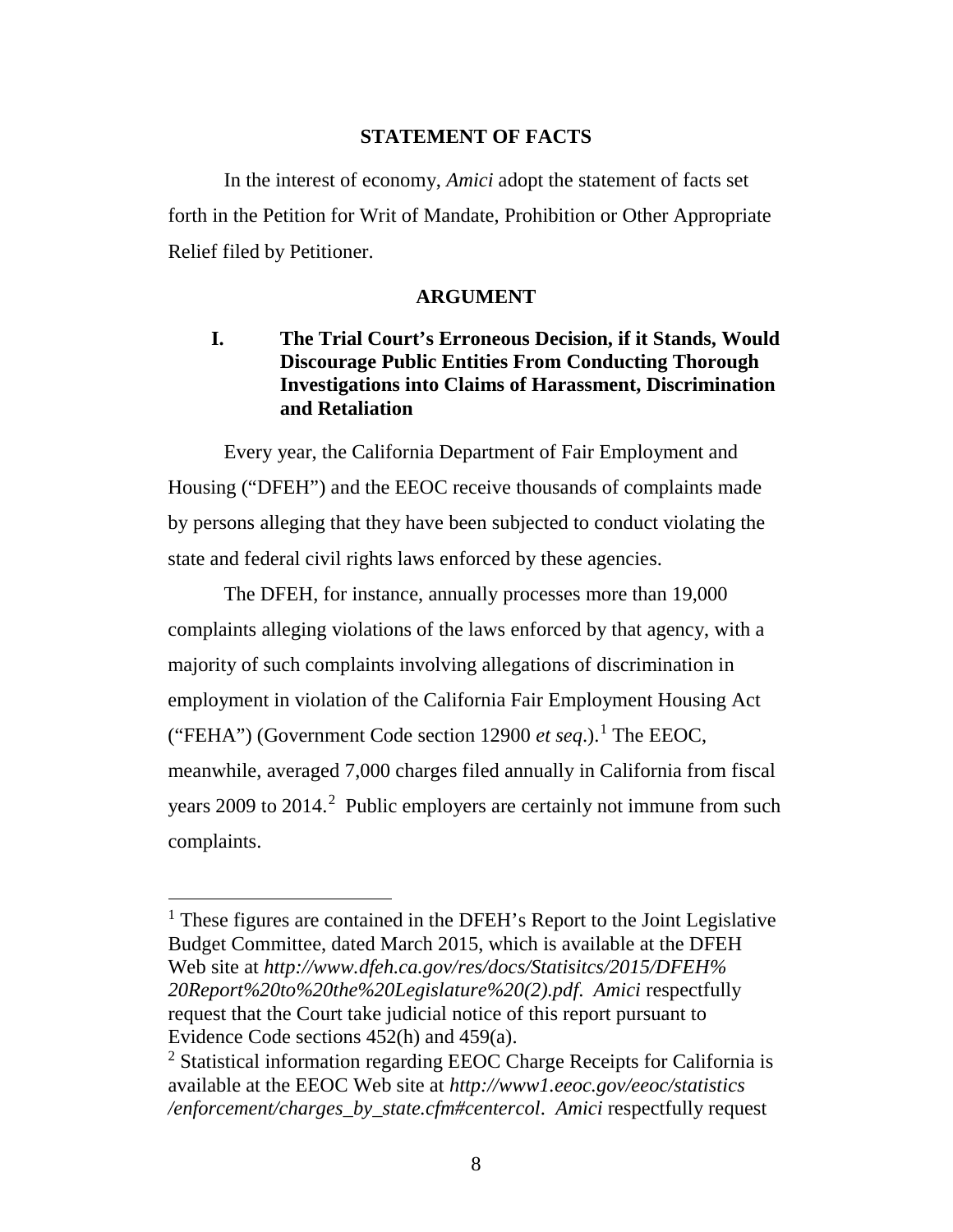Employers, public and private alike, are under a legal duty to promptly investigate allegations of workplace discrimination and harassment. (Gov. Code, § 12940(j)(1), (k); *California Fair Employment & Housing Com. v. Gemini Aluminum Corp.* (2004) 122 Cal.App.4th 1004, 1024-1025 [holding that an employer's statutory obligation to prevent discrimination includes a requirement that the employer promptly investigate a discrimination claim]; *Northrop Grumman Corp. v. Workers' Comp. Appeals Bd.* (2002) 103 Cal.App.4th 1021, 1035-1036 [similar].) By statute, employers are permitted to hire outside attorneys "performing his or her duties as an attorney at law" (or licensed private investigators) to investigate these kinds of employment-related complaints. (Bus. & Prof. Code, § 7522 (e); *see generally* Bus. & Prof. Code, § 7520 *et seq.*)

Here, Plaintiff filed a charge with the EEOC and then quit City employment, all within the span of several days in May 2014. Given these factual circumstances, it was eminently reasonable for the City Attorney to anticipate that litigation was on the horizon.<sup>[3](#page-8-0)</sup> In light of this reasonable prospect of litigation, the City in this case hired Amy Oppenheimer, a seasoned employment law attorney and investigator, to investigate Plaintiff's claims, which investigation indisputably occurred following Plaintiff's resignation. (Exh. 8 to Petition for Writ of Mandate, pp. 83-84.) The retention agreement between the City and Oppenheimer stated that the agreement created an attorney-client relationship between the City and the Law Offices of Amy Oppenheimer and that the investigation would be

I

that the Court take judicial notice of this statistical information pursuant to Evidence Code sections 452(h) and 459(a).

<span id="page-8-0"></span><sup>&</sup>lt;sup>3</sup> Indeed, Plaintiff filed suit against the City in November 2014 under the FEHA on theories of hostile work environment harassment, discrimination, retaliation and failure to prevent harassment, discrimination and retaliation. (Exh. 1 to Petition for Writ of Mandate.)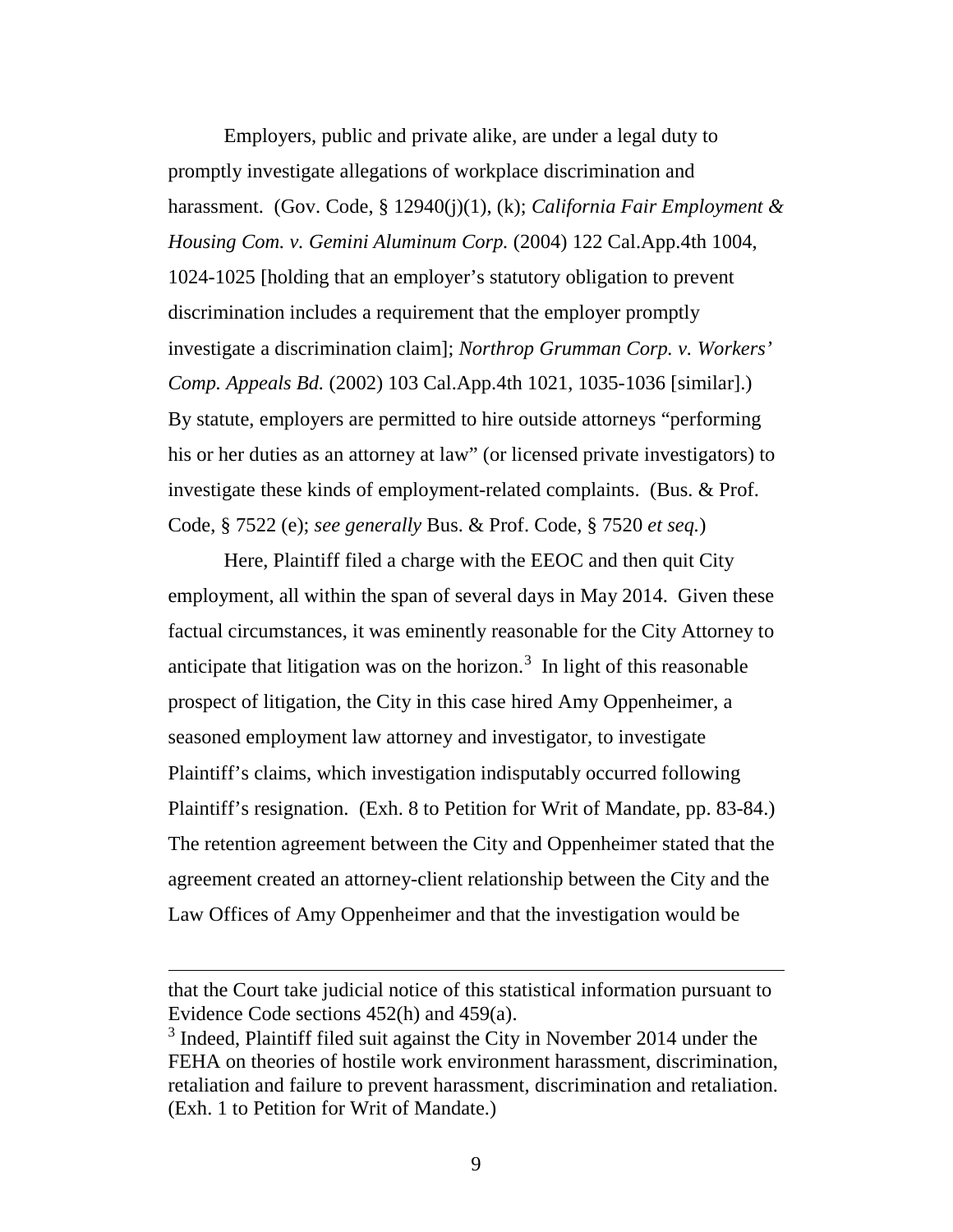subject to the attorney-client privilege unless the privilege were waived or a court determined that it did not apply. (*Ibid.*) It further stated that Oppenheimer would rely on her employment law and investigation expertise in conducting the inquiry and would reach findings based upon "an impartial and professional evaluation of the evidence." (*Ibid.*) The retention agreement stated that Oppenheimer would "not render legal advice as to what action to take as a result of the findings of the investigation," which would be the sole responsibility of the City Attorney (*Ibid.*) – an unsurprising provision given that by law, "[t]he city attorney shall advise city officials in all legal matters pertaining to city business." (Gov. Code, § 41801; *see also* Petaluma City Charter section 26.)

Under the circumstances presented here, the public interest tilts strongly in favor of affording the City the option of proceeding precisely as it did, i.e., hiring outside counsel, well-versed in the relevant field of law, to conduct an investigation of the former employee's claims under the auspices of the attorney-client privilege (Evidence Code section 954) and the work product doctrine (Code of Civil Procedure section 2018.30). The trial court's rejection of attorney-client and work product protections for the investigation conducted in this case creates a powerful disincentive for public entities to fully, impartially and professionally investigate such claims, which disincentive is against the public interest and public policy.[4](#page-9-0)

<span id="page-9-0"></span><sup>&</sup>lt;sup>4</sup> This is not to say, of course, that there are never situations in which a public entity may choose or, indeed, may be required, to disclose an investigative report (or related materials) that might otherwise be protected by the attorney-client privilege or work product doctrine. For instance, a public entity may in effect waive the attorney-client privilege regarding the contents of an attorney's investigation where it relies on the investigation – i.e., puts the investigation directly in issue – in defending against a claim that it failed to prevent discrimination, harassment and/or retaliation from occurring. (*See Wellpoint Health Networks, Inc. v. Superior Court* (1997) 59 Cal.App.4th 110, 128.) Moreover, to the extent a public entity might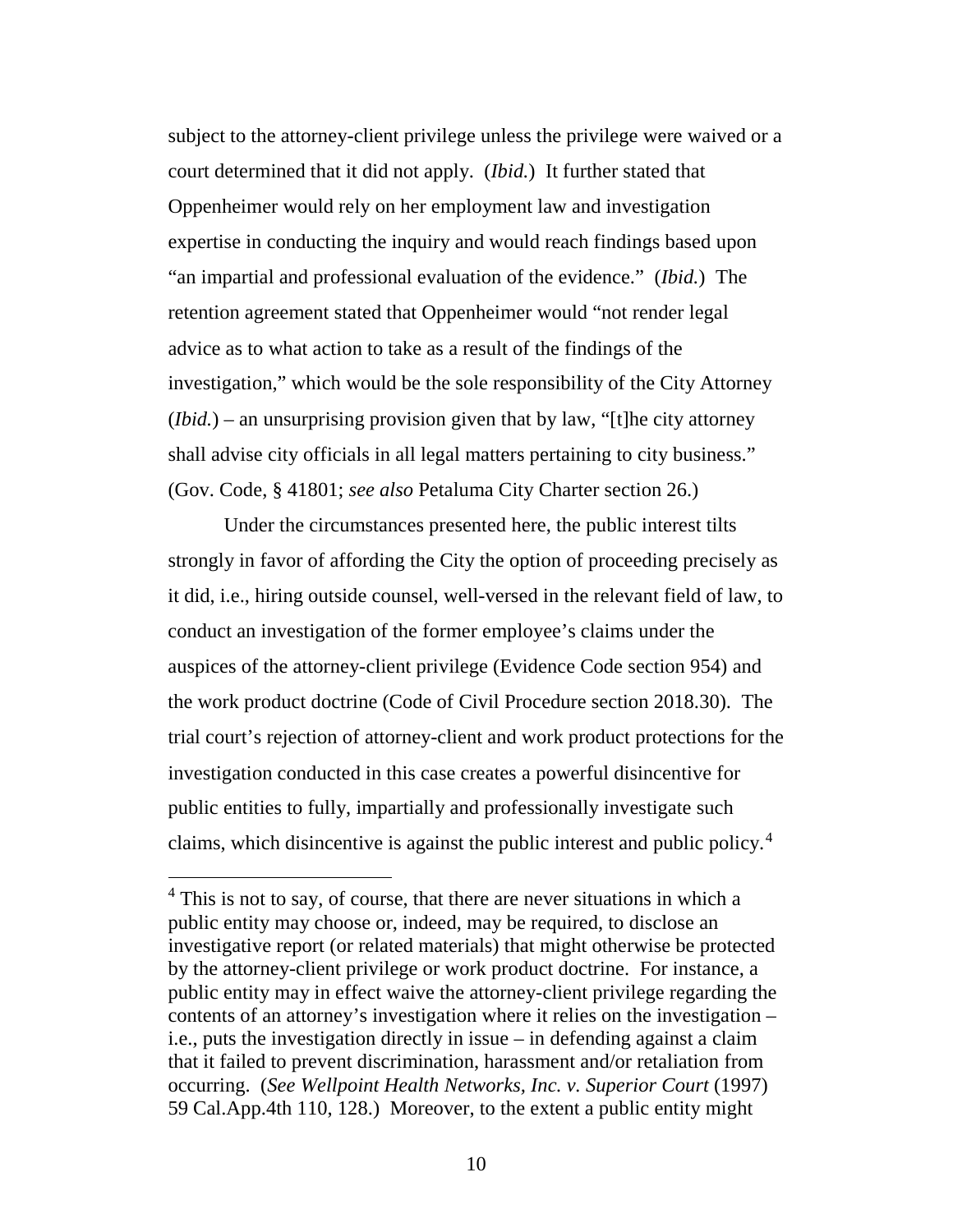First, the trial court's decision, by discouraging thorough investigations into allegations of harassment, discrimination and retaliation, runs contrary to the strong public policy favoring the elimination of workplace discrimination and harassment. The FEHA makes plain that public policy requires the protection and safeguarding of the right and opportunity of all persons to seek, obtain and hold employment without discrimination and that the FEHA itself is intended to eliminate discriminatory practices. (Gov. Code, § 12920.) Less-than-thorough investigations will most certainly make it more difficult for public entities to accurately identify instances of harassment and discrimination in their ranks, which will in turn make it more difficult for public entities to take steps needed to effectively address such conduct, e.g., disciplinary action, reassignments and/or policy changes. (*See Wellpoint Health Networks, Inc. v. Superior Court* (1997) 59 Cal.App.4th 110, 126 [remedial action reasonably calculated to end harassment "is unlikely to take shape in the absence of a thorough investigation of the alleged acts of harassment"].)

Second, and relatedly, it is in the public interest for public entities to have the opportunity to obtain frank and impartial assessments of potential litigation – protected by the attorney-client privilege and work product doctrine, if they so choose – at an early stage, so that they can determine

seek to rely on the findings of an investigation in taking punitive action against a permanent public employee, due process would in all likelihood require disclosure of the investigation to the employee in question. (*Skelly v. State Personnel Board* (1975) 15 Cal.3d 194, 215.) Those situations are, however, markedly different from the present one in that under those circumstances, the employer has made a decision to affirmatively put in issue or rely upon the investigative report in either defending itself in litigation or in imposing discipline against an employee with a property interest in employment.

i<br>I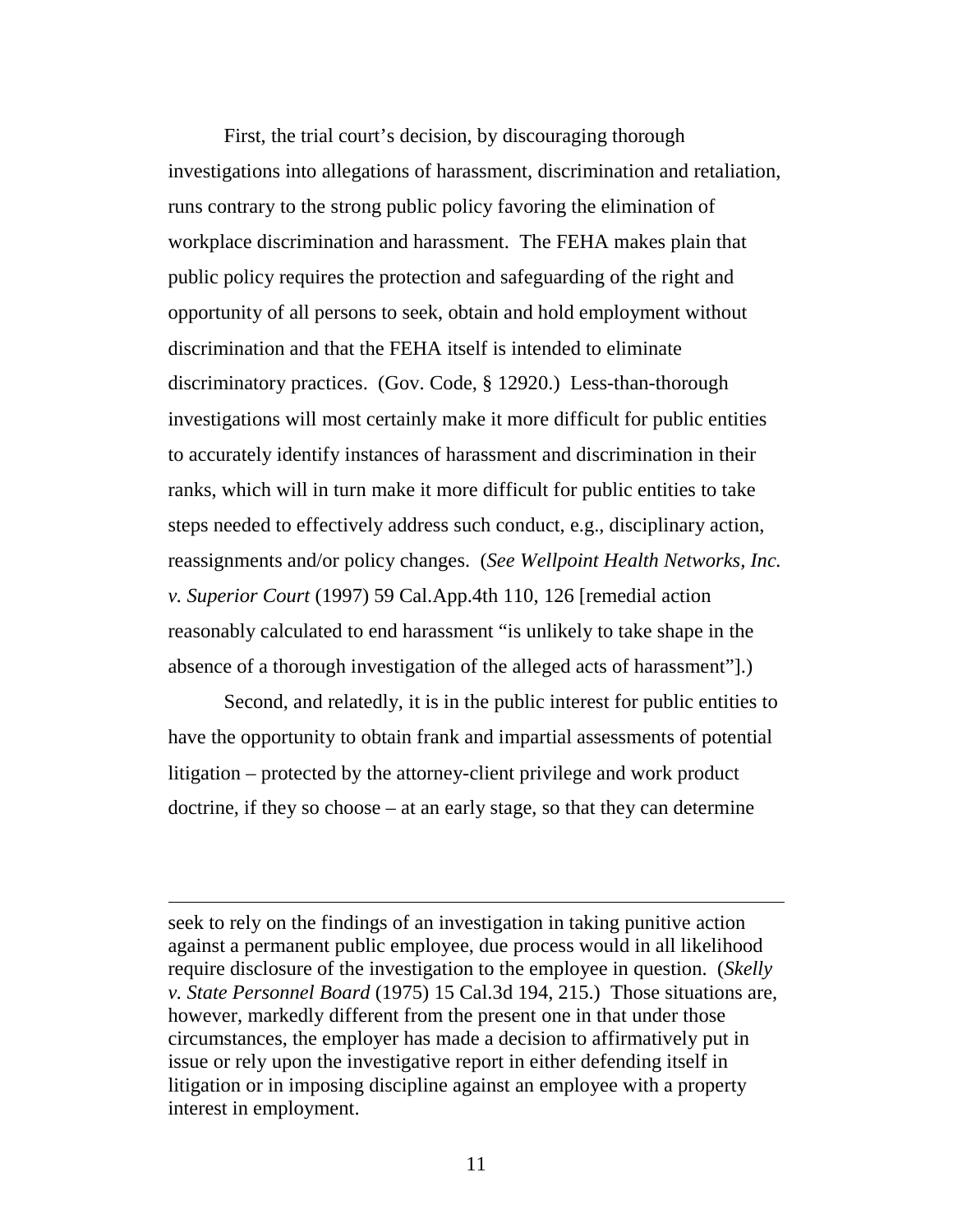whether or not a claim is potentially meritorious.<sup>[5](#page-11-0)</sup> Candid assessments that lay out the "good" facts as well as the "bad" are critically important to the ability of public entities to make informed decisions about whether, for instance, to settle a meritorious claim at an early stage prior to a significant expenditure of public funds, or whether litigation, and the corresponding financial outlay that the same will entail, is warranted in the case of an unmeritorious claim. Indeed, the policy underlying the work product doctrine is intended to further this goal of in-depth case preparation by "preserv[ing] the rights of attorneys to prepare cases for trial with that degree of privacy necessary to encourage them to prepare their cases thoroughly and to investigate not only the favorable but the unfavorable aspects of those cases." (Code Civ. Proc., § 2018.020(a).) Recognizing the attorney-client privilege and work product doctrine under these circumstances clearly furthers the public interest in informed decisionmaking by public officials who are fully apprised of the totality of relevant facts. The trial court's decision would in effect inhibit such decisionmaking. It is noteworthy that the Ralph M. Brown Act (Government Code section 54950 *et seq*.) allows for confidential closed sessions by local legislative bodies on matters involving potential litigation against the agency (Government Code section 54950(d)(2)) and that the California Public Records Act exempts from disclosure records pertaining to pending or anticipated litigation to which a public agency is a party until the matter has been finally adjudicated or otherwise settled (Government Code

<span id="page-11-0"></span><sup>&</sup>lt;sup>5</sup> It is not uncommon for charges filed with the EEOC or DFEH to provide very cursory descriptions of the allegedly unlawful conduct at issue, which dearth of information makes investigations into such claims that much more important. (*See, e.g.*, 29 C.F.R. § 1601.12 [persons filing EEOC charges need only provide a "clear and concise" description of the alleged unlawful employment practices and charges are liberally construed for sufficiency].)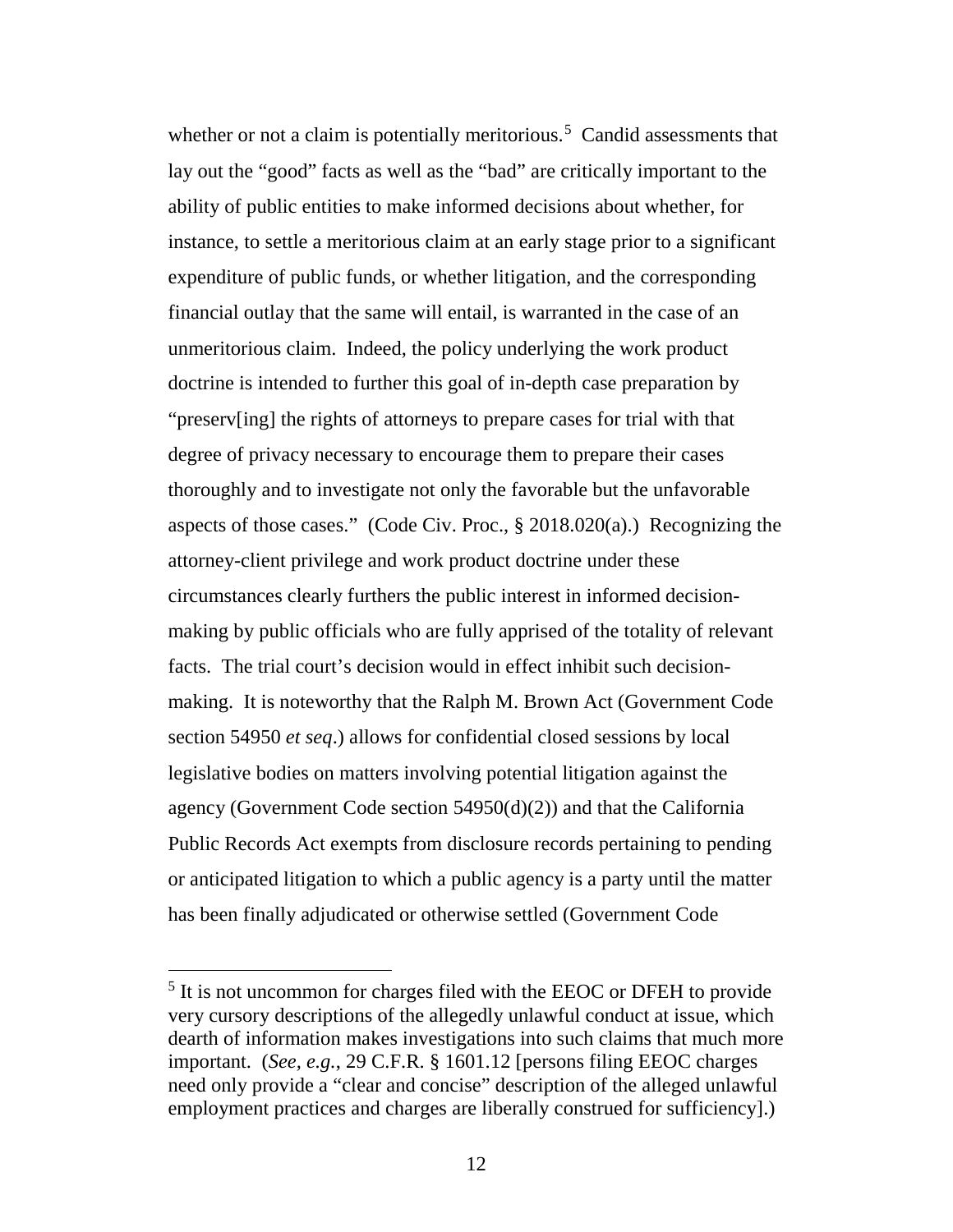section 6254(b)). These provisions of law are statutory embodiments of the importance of allowing public entities an opportunity, if they so choose, to confidentially assess potential litigation.

And third, the trial court's decision adversely affects the ability of public entities to potentially defend against harassment, discrimination and retaliation claims by raising the specter that any pre-litigation investigation they conduct – whether through outside counsel or otherwise – could be obtained and used against them by potential plaintiffs. (It bears noting, on this front, that the work product doctrine is intended, among other things, to "[p]revent attorneys from taking undue advantage of their adversary's industry and efforts." (Code Civ. Proc., § 2018.020(b).) The truth is that public entities face the same hard realities as other civil litigants. The interpretation of the trial court effectively relegates them to second-class status vis-à-vis plaintiffs, who would be in prime position to take undue advantage of public entities' efforts to investigate potential cases in anticipation of litigation. Indeed, under the trial court's rationale, a reasonably prudent city attorney would be duty-bound to carefully consider whether a thorough investigation under circumstances such as those presented here would even be advisable given that any adverse findings, recommendations for policy changes, or the like would be almost certain to become fodder for plaintiff's counsel. Thus, absent the protections afforded by the attorney-client privilege and work product doctrine, public entities will in all likelihood conduct far narrower investigations into claims of harassment, discrimination or retaliation – particularly where litigation appears likely – out of concern that their adversaries may be able to use these public entities' own efforts against them.

In sum, the trial court's decision discourages full and thorough investigations – which investigations further the public interest in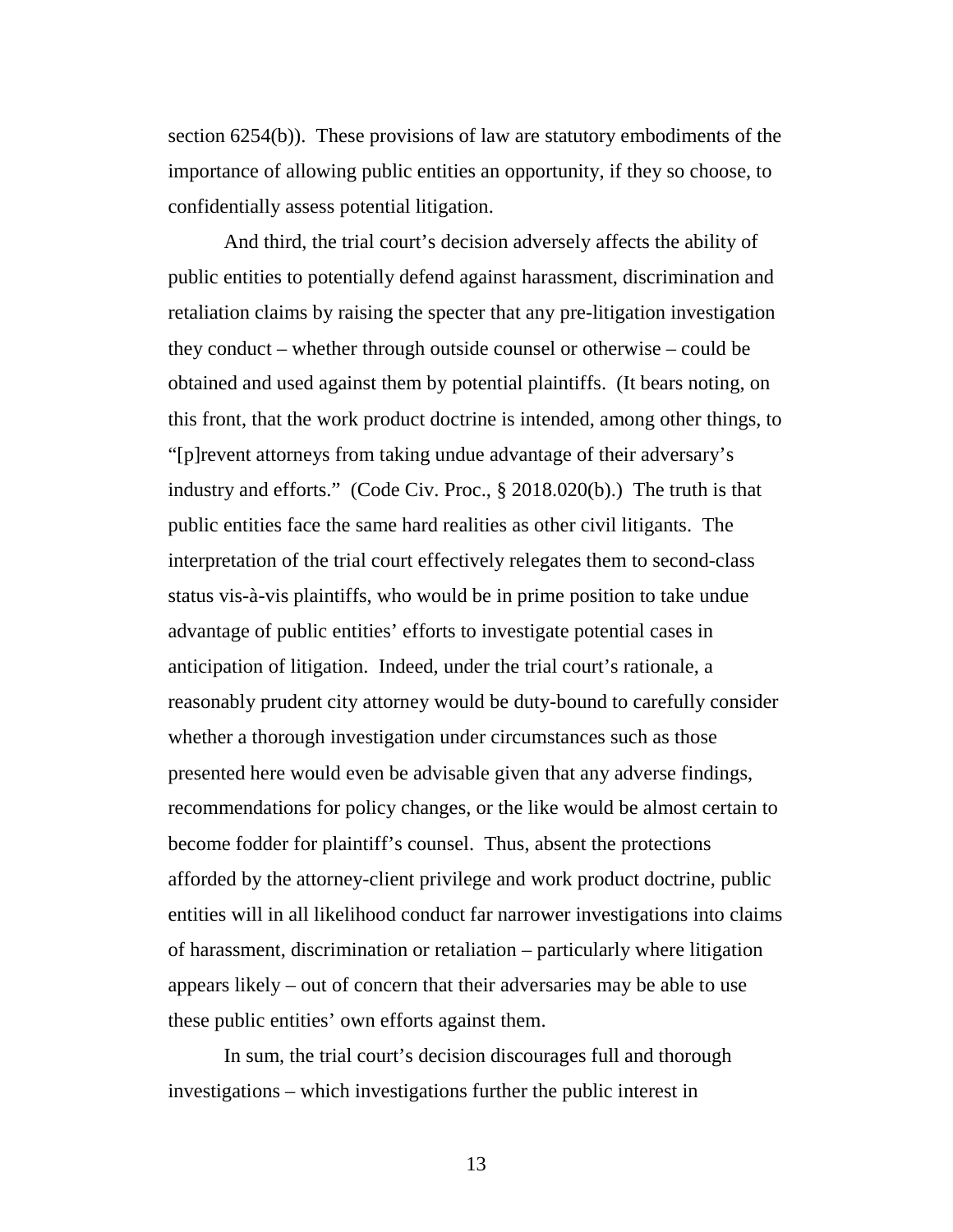facilitating sound decision-making by public officials, eradicating discriminatory employment practices, and affording public entities the opportunity to defend themselves in litigation. To avoid such a result, *Amici* respectfully request that the City's Petition be granted.

## <span id="page-13-0"></span>**II. The Trial Court's Erroneous Decision that the City Waived the Attorney-Client and Work Product Protections Otherwise Applicable to a Pre-Litigation Investigative Report Further Interferes with the Ability of Public Entities to Defend Themselves in Litigation**

An employer sued for sexual harassment under the FEHA may assert the avoidable consequences doctrine as a defense. If successful, the employer will avoid liability for damages the employee "could have prevented with reasonable effort and without undue risk, expense, or humiliation, by taking advantage of the employer's internal complaint procedures appropriately designed to prevent and eliminate sexual harassment." (*State Dept. of Health Services v. Superior Court* (2003) 31 Cal.4th 1026, 1044.)

Here, the trial court concluded that even if the attorney-client privilege or work product doctrine applied to the post-resignation, prelitigation investigation and related information sought by Plaintiff, the City had "waived any privilege that may have attached" by pleading the avoidable consequences doctrine as an affirmative defense in its answer.

The trial court's decision on this issue further undercuts the ability of public entities to fully prepare for, and defend themselves fully in, litigation. This is because it exacts from a public entity (and potentially any employer), at an early stage in the litigation, a waiver of the attorney-client privilege and work product doctrine merely for pleading a potential affirmative defense (the precise contours of which may have yet to be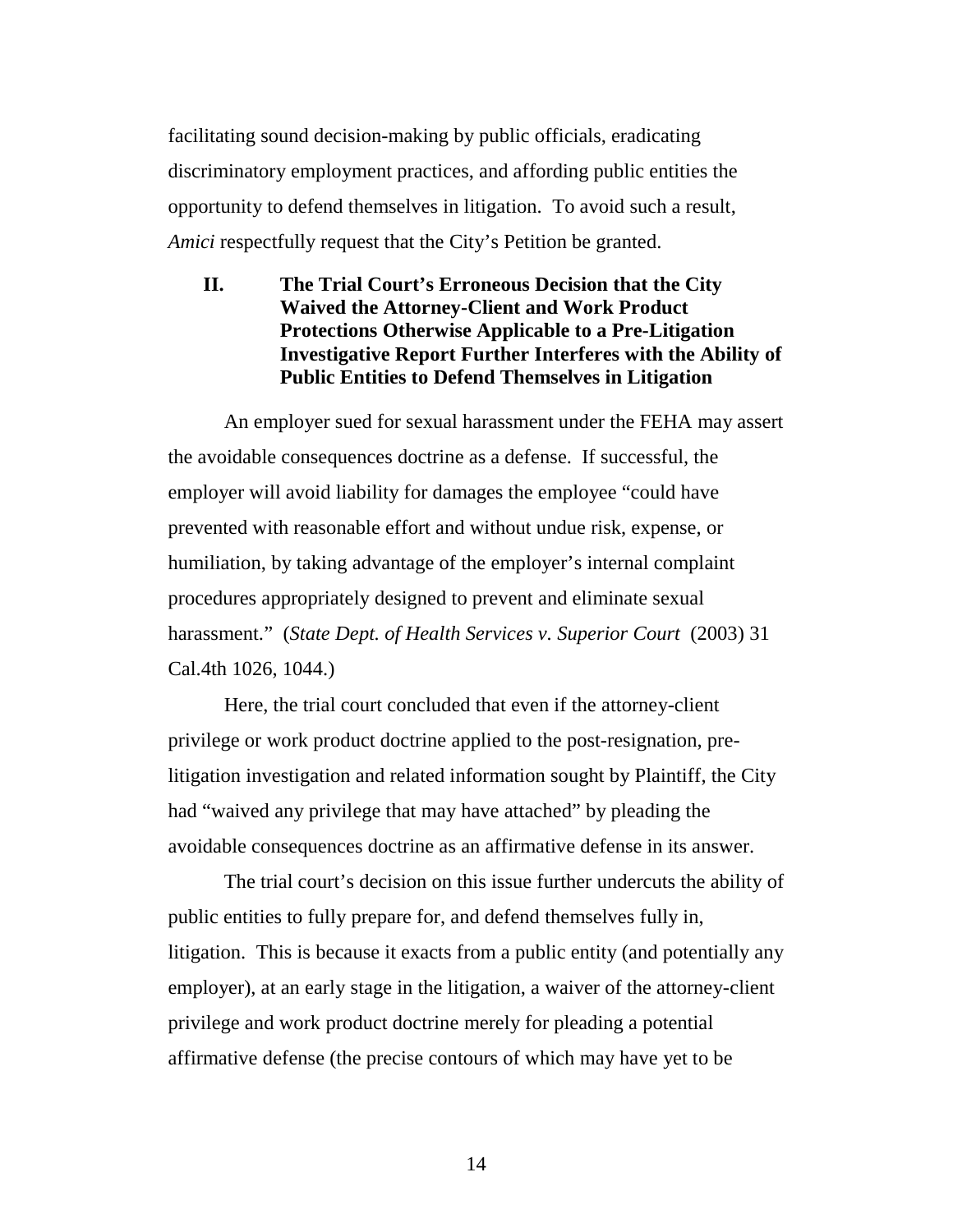determined). [6](#page-14-0) Moreover, the trial court's decision improperly presumed that the City's "best evidence" on the potential avoidable consequences defense was the post-resignation, pre-litigation investigative report commissioned by the City. In doing so, the trial court ignored the possibility that the City, as the party bearing the burden of proof on this potential defense, might well seek to rely on evidence other than the report in proving the defense – e.g., evidence that the City had anti-harassment policies and procedures in place and Plaintiff during her employment failed to avail herself of them, or that the City took adequate preventative measures during her employment – a distinct possibility given that the defense focuses on whether a plaintiff, during her employment, unreasonably failed to use the preventative and corrective measures for sexual harassment that the employer provided. (*See* Judicial Council of California Civil Jury Instructions (2015 edition) CACI No. 2526). On this point, the trial court failed to meaningfully analyze or articulate how, in its view, assertion of the avoidable consequences defense by the City purportedly placed in issue a pre-litigation investigative report conducted for the City after Plaintiff resigned from City employment.

<span id="page-14-0"></span> $6$  It bears noting that as a procedural matter, an answer must contain the following: (1) "The general or specific denial of the material allegations of the complaint controverted by the defendant" and (2) "A statement of any new matter constituting a defense." (Code Civ. Proc., § 431.30(b).) Under the established rules of pleading, "[a] party who fails to plead affirmative defenses waives them." (*California Academy of Sciences v. County of Fresno* (1987) 192 Cal.App.3d 1436, 1442; *Hughes v. Nashua Mfg. Co*. (1968) 257 Cal.App.2d 778, 783.) Thus, good practice would dictate that all possible affirmative defenses, even those inconsistent in legal theory or fact, be raised in an answer because of the potential consequences for failure to do so. Pleading an affirmative defense in an answer does not require a defendant to pursue it.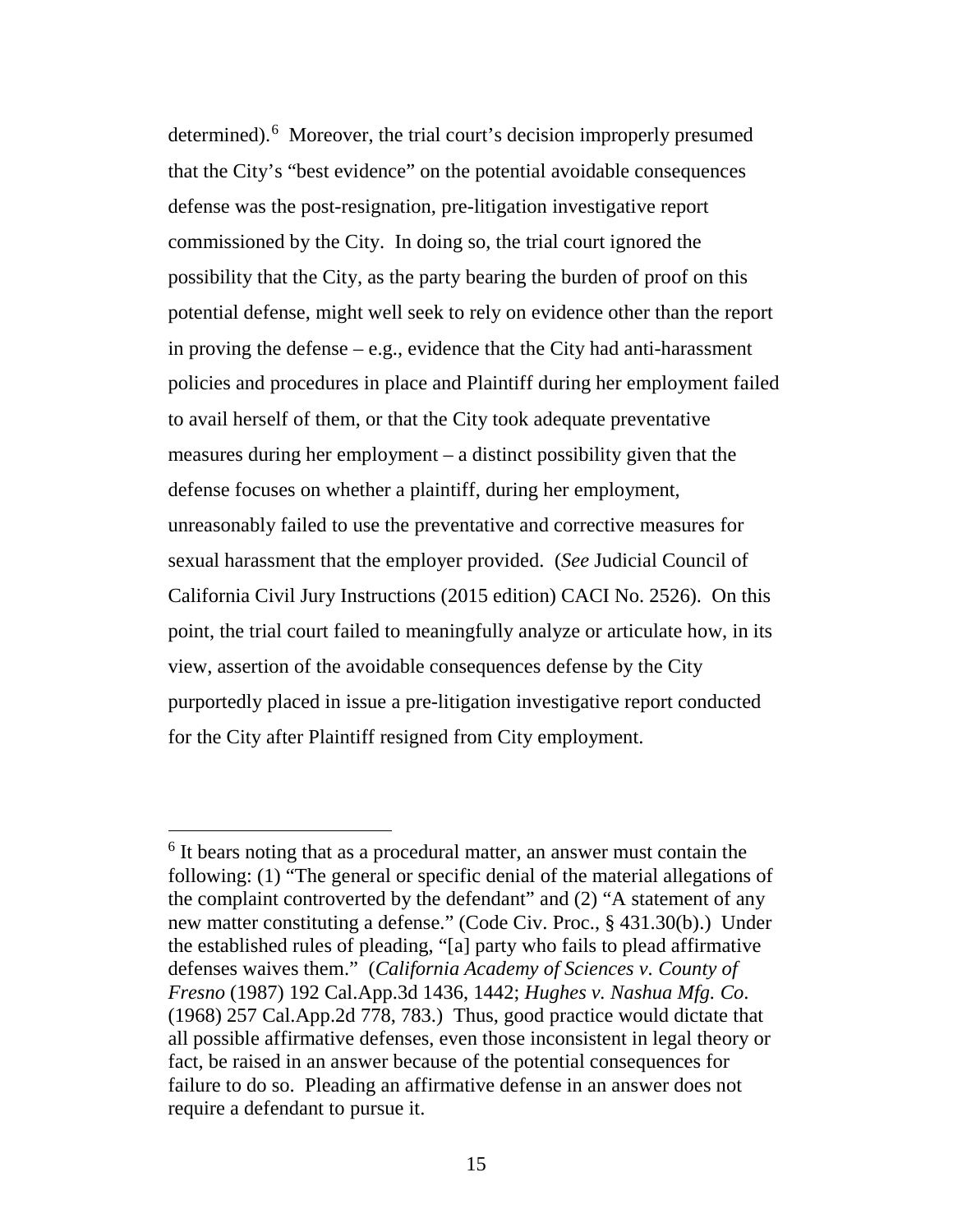In sum, the City's Petition should be granted on the further basis that the trial court's decision impedes the ability of public entities to defend themselves in litigation by improperly assuming a waiver of attorney-client and work product protections where an employer pleads the avoidable consequences defense in an answer.

#### **CONCLUSION**

<span id="page-15-0"></span>For all the foregoing reasons, *Amici* respectfully request that this Court issue the writ requested by Petitioner directing the trial court to vacate its order of May 19, 2015, granting Plaintiff's motion to compel discovery and enter a new order denying the motion.

Dated: October 29, 2015 Respectfully submitted,

RENNE SLOAN HOLTZMAN SAKAI LLP

By: */s/ Ivan Delventhal* Nikki Hall Ivan Delventhal Attorneys for *Amici Curiae* League of California Cities California State Association of Counties California Association of Joint Powers **Authorities** California Special Districts Association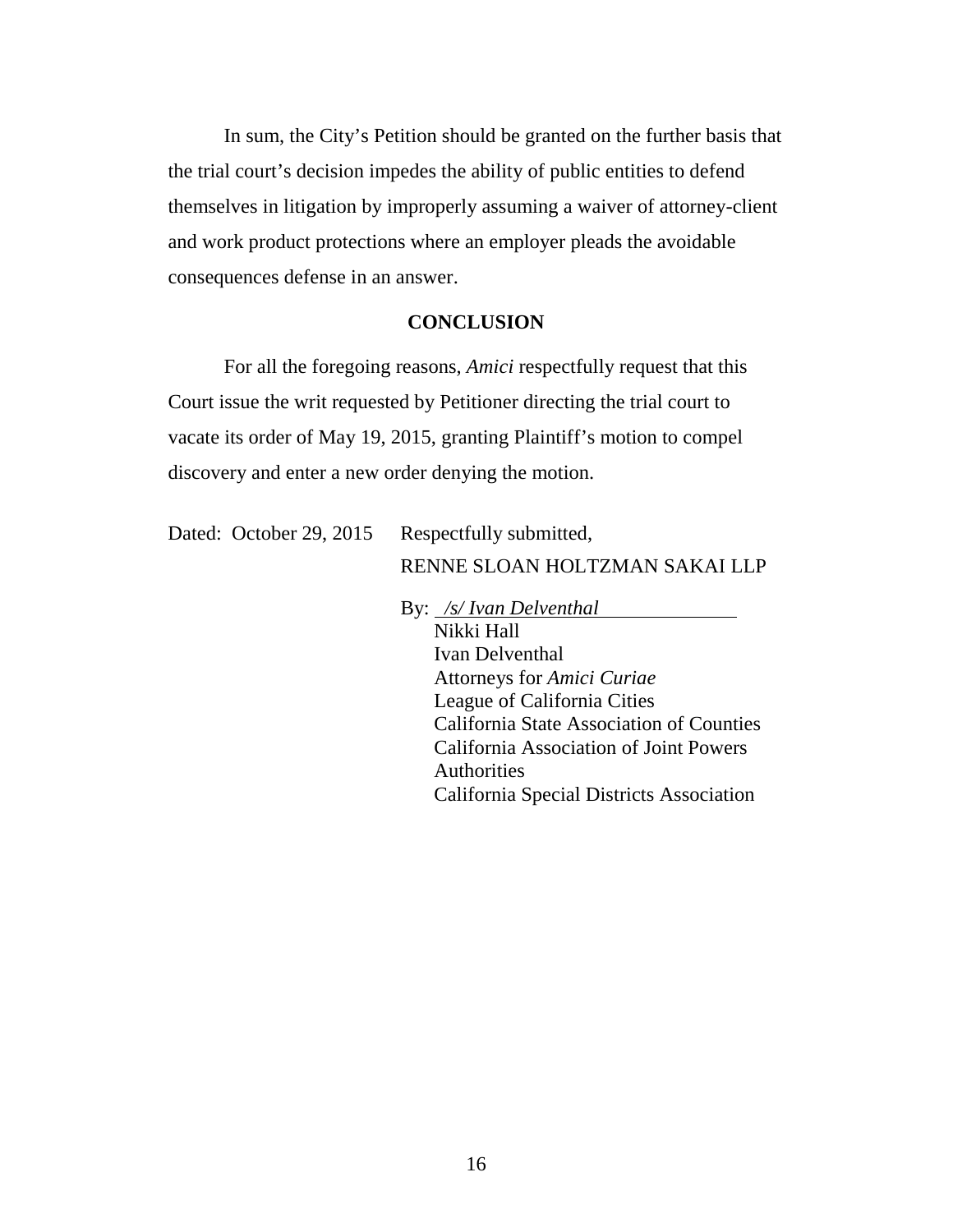### **CERTIFICATE OF COMPLIANCE**

I, IVAN DELVENTHAL, an attorney duly admitted to practice before all courts of the State of California and an attorney for *Amici Curiae*, hereby certify that the attached brief complies with the form, size and length requirements of Rule 8.204 of the California Rules of Court in that it was prepared in proportionally spaced type in Times New Roman 13-point, doublespaced, and contains fewer than 14,000 words as measured by the word count function of "Microsoft Office Word 2013."

DATED: October 29, 2015 Respectfully submitted,

## RENNE SLOAN HOLTZMAN SAKAI LLP

By: */s/ Ivan Delventhal* Nikki Hall

Ivan Delventhal Attorneys for *Amici Curiae* League of California Cities California State Association of Counties California Association of Joint Powers **Authorities** California Special Districts Association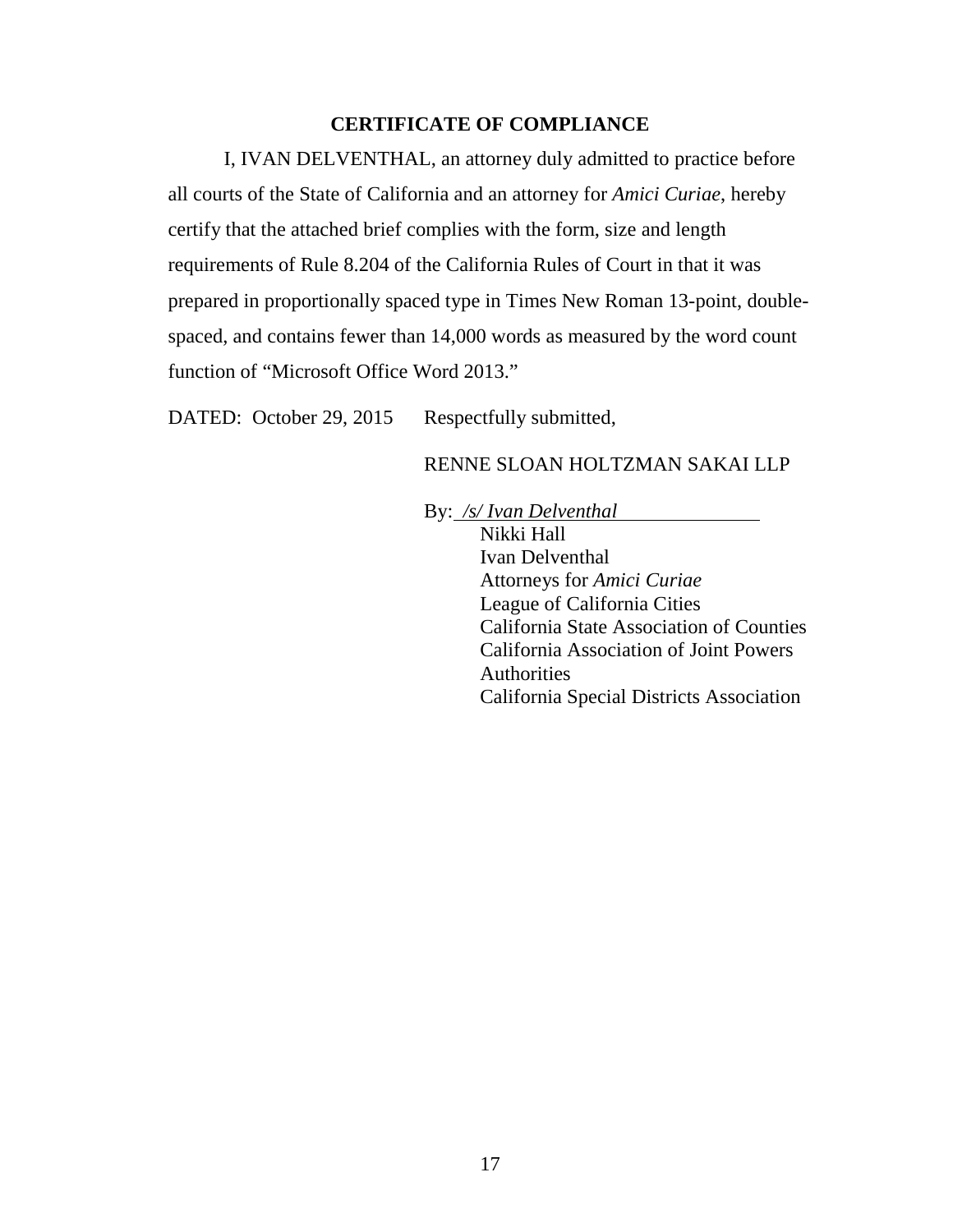#### **PROOF OF SERVICE**

I, the undersigned, am employed by Renne Sloan Holtzman Sakai LLP. My business address is 350 Sansome Street, Suite 300, San Francisco, California 94104. I am readily familiar with the business practices of this office. I am over the age of 18 and not a party to this action.

On October 29, 2015, I served the following document(s):

#### **PROPOSED** *AMICUS CURIAE* **BRIEF OF THE LEAGUE OF CALIFORNIA CITIES, CALIFORNIA STATE ASSOCIATION OF COUNTIES, CALIFORNIA ASSOCIATION OF JOINT POWERS AUTHORITIES, AND CALIFORNIA SPECIAL DISTRICTS ASSOCIATION ON BEHALF OF PETITIONER, CITY OF PETALUMA**

by the following method $(s)$ :

**Electronic Mail.** By electronically mailing a true and correct copy, ⊽ pursuant to California Rules of Court, rule 8.70 through the court's electronic filing system operated by TrueFiling

| Deborah Kochan, SBN 152089             | J. Deward Kerley, SBN 175695     |
|----------------------------------------|----------------------------------|
| dkochan@kochanstephenson.net           | Dylan L. Schaffer, SBN 153612    |
| Mathew Stephenson, SBN 154330          | dylan@kslaw.us                   |
| mstephenson@kochanstephenson.net       | Kerley Schaffer LLP              |
| Kochan & Stephenson                    | 1939 Harrison Street, Suite 500  |
| 1680 Shattuck Ave.                     | Oakland, CA 94612                |
| Berkeley, CA 94709                     | Telephone: 510.379.5801          |
| Telephone: 510.649.1130                | Fax: 510.228.0350                |
| Fax: 510.649.1131                      |                                  |
|                                        | Attorneys for Plaintiff and Real |
| Attorneys for Plaintiff and Real Party | Party in Interest Andrea Waters  |
| in Interest Andrea Waters              |                                  |
|                                        |                                  |